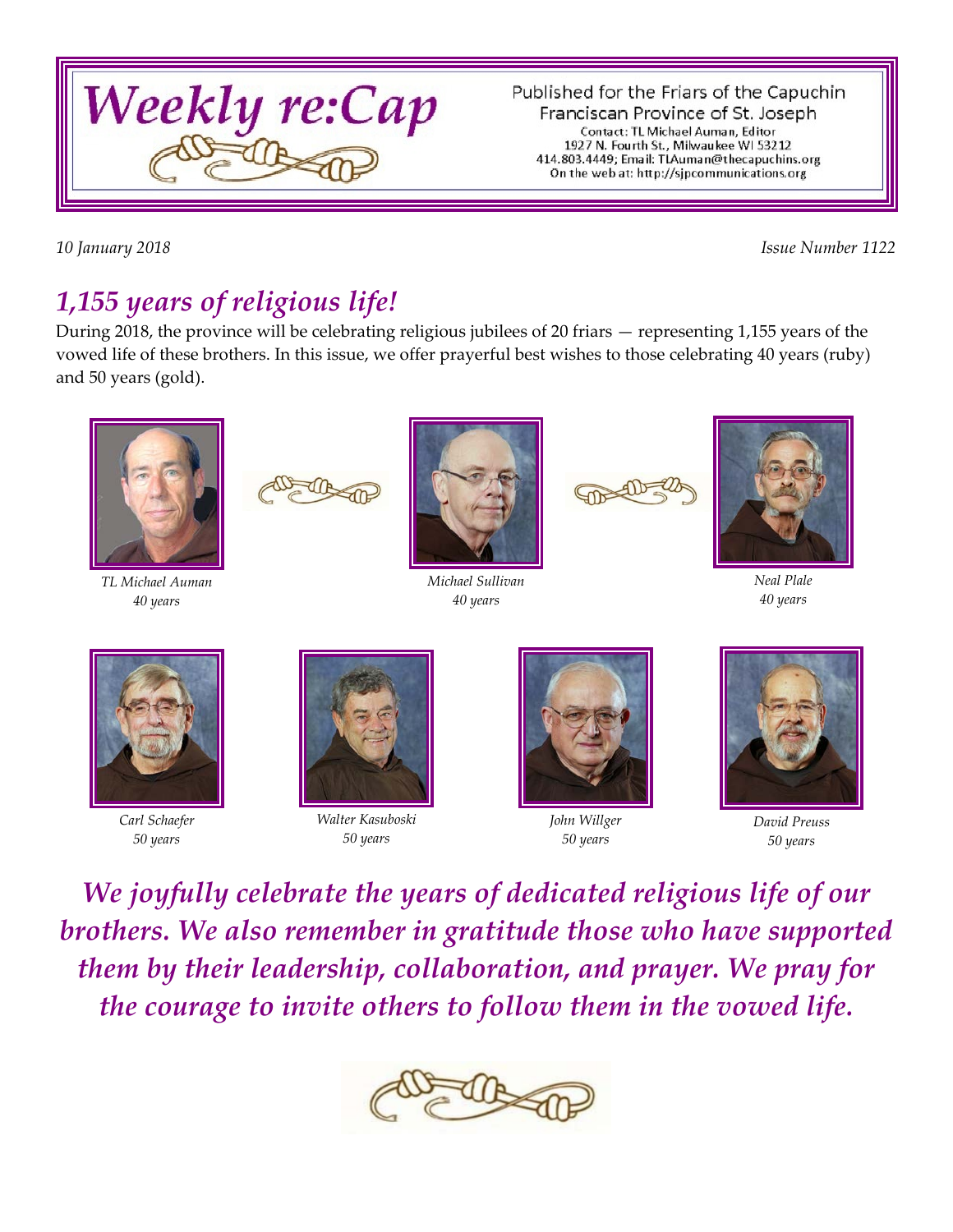

This observances was started in 2011 by Presidential Proclamation of National Slavery and Human Trafficking Prevention Month.

In 2011 President Obama issued presidential proclamation, designating each January to be National Slavery and Human Trafficking Prevention Month. The anniversary of this proclamation became known as National Human Trafficking Awareness Day. Slavery was

officially abolished in the US by the Thirteenth Amendment in December 1865; however, its forms still exist to date. And the present-day USA is the source, transit and destination country for modern slaves: children, women and men. These people can be of foreign nationalities or the citizens of the USA, but they are all subjected to injustices of human trafficking, including sex trafficking, forced labor, involuntary servitude, forced marriage and debt bondage. This helps raise public awareness of modern slavery. Creation of a number of religious and secular organizations supporting and preventing human trafficking helps protect some vulnerable members of our community.



## *Next Monday is Martin Luther King Day*

King exposed the brutality of discriminatory laws and institutionalized racism. He served a greater good. His purpose was to remove the burden of oppression. He reminded us about the importance of "content of character."

As we head toward another day of remembering King, his own words are most suited for the moment: "We cannot walk alone. And as we walk, we must make the pledge that we shall always march ahead."

What can *we* do to honor King? Support a clean Dream Act – one that gives "dreamers" a path to citizenship without other stipulations attached, such as border-wall funding. It's a moral imperative. Young immigrants brought to the United States as children are some of America's brightest individuals. They are teachers, doctors, lawyers. They serve in our military. Deporting them would result in a loss of more than \$102 million annually in growth. *A fight for dreamers is a fight for us.* We fight for our state's future. Call your Congress member and ask for their support in passing this fair and humanitarian legislation.

# *14 January is "World Day of Migrants and Refugees"*

Pope Francis addresses this observance: "Throughout the years of my pontificate, I have repeatedly expressed my particular concern for the lamentable situation of many migrants and refugees fleeing from war, persecution, natural disasters and poverty.



This situation is undoubtedly a 'sign of the times' which I have tried to interpret, with the help of the Holy Spirit...Every stranger who knocks at our door is an opportunity for an encounter with Jesus Christ, who identifies with the welcomed and rejected strangers of every age. The Lord entrusts to the church's motherly love every person forced to leave their homeland in search of a better future. This solidarity must be concretely expressed at every stage of the migratory experience – from departure through journey to arrival and return. This is a great responsibility, which the church intends to share with all believers and men and women of good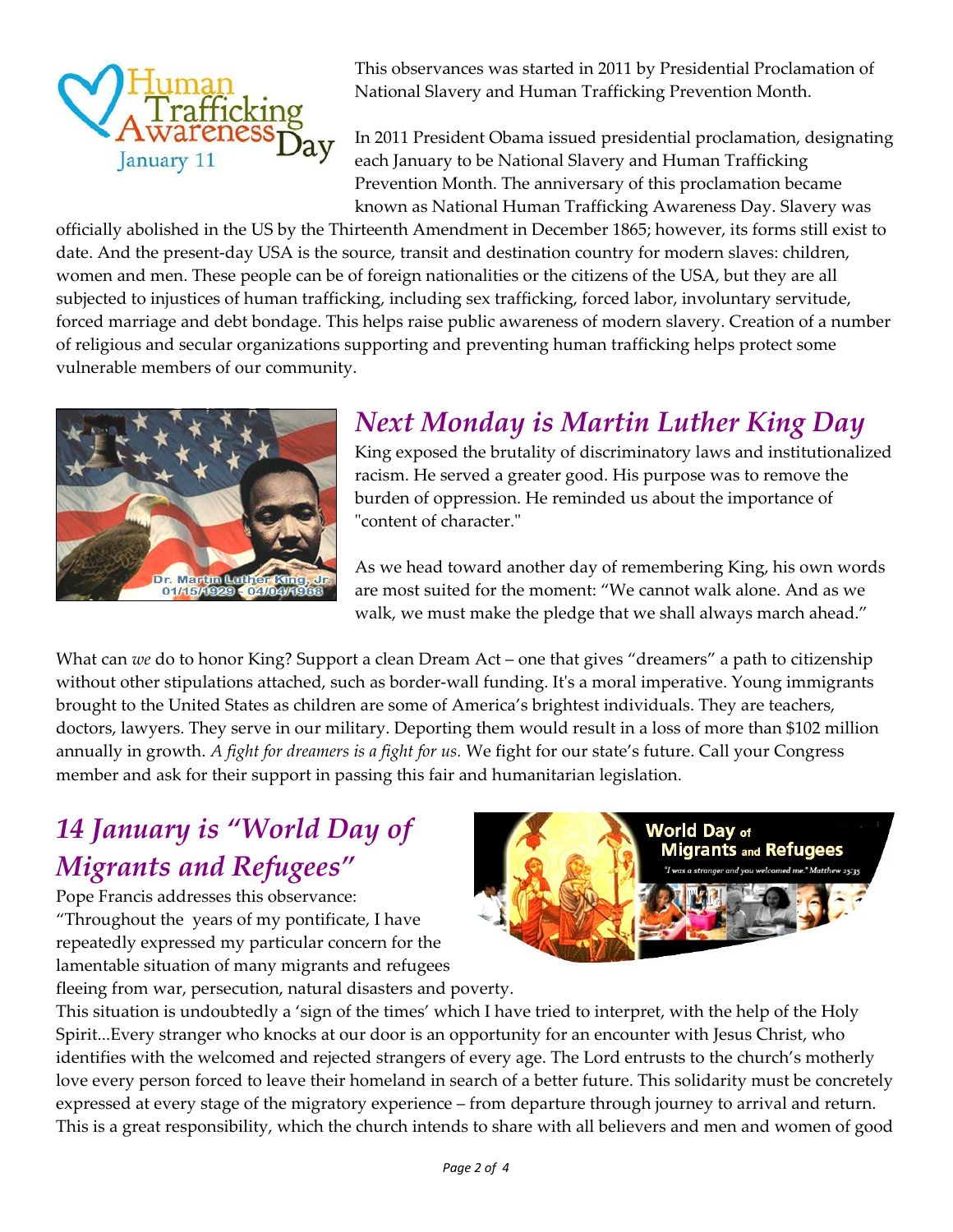will, who are called to respond to the many challenges of contemporary migration with generosity, promptness, wisdom and foresight, each according to their own abilities...In line with her pastoral tradition, the church is ready to commit herself to realizing all the initiatives proposed. Yet in order to achieve the desired outcome, the contribution of political communities and civil societies is indispensable, each according to their own responsibilities."

## *Changing a culture of clericalism*



*Vincent Long Van Nguyen*

In his address to the National Council of Priests in Australia last month, Vincent Long Van Nguyen (bishop of Parramatta, Australia) urged an end to clericalism in the church and expressed his hope that the clergy would emerge from the sex abuse crisis. The bishop is a Conventual Franciscan, and has publicly acknowledged that he himself had been abused by church members. He told the priests council that "we bear the brunt of public anger and distrust in the wake of the sexual abuse crisis. It is one of the hardest times to be a priest."

"My personal story of being a refugee, my struggle for a new life in Australia, *coupled with my Franciscan heritage,* have all contributed to the sense of hope which was the legacy of the exile of old and which should inform and enlighten our present exile

experience...Like the prophets who accompanied their people into exile...we must do the same for our people in the context of this new millennium."

"The ground under our feet has shifted," said the bishop. "There needs to be an attitudinal change at every level, a conversion of mind and heart that conforms us to the spirit of the Gospel, a new wine in new wineskins; not a merely cosmetic change or worse, a retreat into restorationism...When privilege, power and dominance are more evident than love, humility and servant-hood in the church, then the very Gospel of the servant Jesus is at risk."

"The priesthood no longer enjoys the prestige and the power it once had. For a lot of young people, it is no longer surrounded with the aura of mystique and fascination." In response, he urged priests to embrace what he called a model of servant-leadership.

The Franciscan bishop told his priests that there needs to be a rethinking of clerical titles, privileges and customs, and that the church needs to dismantle the pyramid model of church which "promotes the superiority of the ordained and the excessive emphasis on the role of clergy at the expense of the nonordained," and is the root cause of clericalism: "It is to acknowledge and to have the courage to die to the old ways of being church that no longer convey effectively the message of the Gospel to the culture in which we live."



### *Week of Prayer for Christian Unity: 18-25 January*

The Week of Prayer for Christian Unity began as an eight day period of prayer called the Church Unity Octave at Graymoor established by founders of the Society of the Atonement. Tom Orians, SA, associate director of Graymoor Ecumenical & Interreligious Institute emphasizes its importance explaining, "As Christians pray and work together in seeking to bring about Christian unity, one discovers just how important this Week of Prayer for Christian Unity is for our world today."